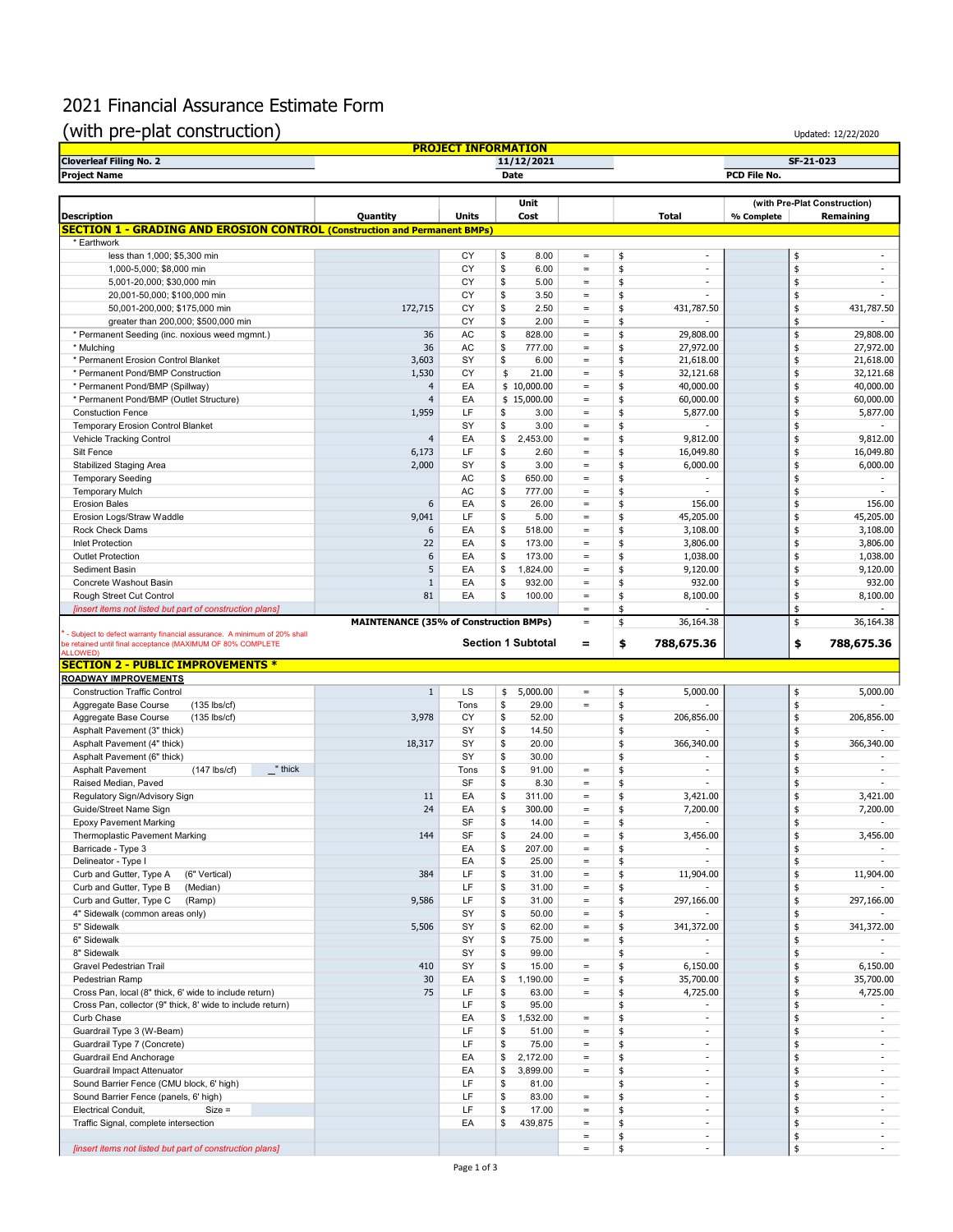| <b>PROJECT INFORMATION</b>                                                                    |                         |           |                           |                   |                                |                                |  |  |  |
|-----------------------------------------------------------------------------------------------|-------------------------|-----------|---------------------------|-------------------|--------------------------------|--------------------------------|--|--|--|
| <b>Cloverleaf Filing No. 2</b>                                                                | 11/12/2021<br>SF-21-023 |           |                           |                   |                                |                                |  |  |  |
| <b>Project Name</b>                                                                           |                         |           | Date                      |                   |                                | PCD File No.                   |  |  |  |
|                                                                                               |                         |           |                           |                   |                                |                                |  |  |  |
|                                                                                               |                         |           | Unit                      |                   |                                | (with Pre-Plat Construction)   |  |  |  |
| <b>Description</b>                                                                            | Quantity                | Units     | Cost                      |                   | <b>Total</b>                   | % Complete<br>Remaining        |  |  |  |
| <b>STORM DRAIN IMPROVEMENTS</b>                                                               |                         |           |                           |                   |                                |                                |  |  |  |
| Concrete Box Culvert (M Standard), Size ( W x H )                                             |                         | LF        |                           | $=$               | \$                             | \$                             |  |  |  |
| 18" Reinforced Concrete Pipe                                                                  | 832                     | LF        | \$<br>67.00               | $\equiv$          | \$<br>55,744.00                | \$<br>55,744.00                |  |  |  |
| 24" Reinforced Concrete Pipe                                                                  | 872                     | LF        | \$<br>81.00               | $=$               | \$<br>70,632.00                | \$<br>70,632.00                |  |  |  |
| 30" Reinforced Concrete Pipe                                                                  | 415                     | LF        | \$<br>100.00              | $\equiv$          | \$<br>41,500.00                | \$<br>41,500.00                |  |  |  |
| 36" Reinforced Concrete Pipe                                                                  | 137                     | LF        | \$<br>124.00              | $=$               | \$<br>16,988.00                | \$<br>16,988.00                |  |  |  |
| 42" Reinforced Concrete Pipe                                                                  | 438                     | LF        | \$<br>166.00              | $=$               | \$<br>72,708.00                | \$<br>72,708.00                |  |  |  |
| 48" Reinforced Concrete Pipe                                                                  | 396                     | LF        | \$<br>202.00              | $\equiv$          | \$<br>79,992.00                | \$<br>79,992.00                |  |  |  |
| 54" Reinforced Concrete Pipe                                                                  |                         | LF        | \$<br>254.00              | $\equiv$          | \$                             | \$                             |  |  |  |
| 60" Reinforced Concrete Pipe                                                                  |                         | LF        | \$<br>298.00              | $\equiv$          | \$<br>$\overline{\phantom{a}}$ | \$<br>$\overline{\phantom{a}}$ |  |  |  |
| 66" Reinforced Concrete Pipe                                                                  |                         | LF        | \$<br>344.00              | $\quad \  \  =$   | \$<br>$\overline{\phantom{a}}$ | \$<br>٠                        |  |  |  |
| 72" Reinforced Concrete Pipe                                                                  |                         | LF        | \$<br>393.00              | $\equiv$          | \$<br>$\sim$                   | \$<br>÷                        |  |  |  |
| 18" Corrugated Steel Pipe                                                                     |                         | LF        | \$<br>87.00               | $\equiv$          | \$<br>$\overline{\phantom{a}}$ | \$<br>٠                        |  |  |  |
| 24" Corrugated Steel Pipe                                                                     |                         | LF        | \$<br>99.00               | $=$               | \$<br>$\overline{\phantom{a}}$ | \$<br>$\sim$                   |  |  |  |
| 30" Corrugated Steel Pipe                                                                     |                         | LF        | \$<br>126.00              | $\equiv$          | \$<br>$\overline{\phantom{a}}$ | \$<br>$\overline{\phantom{a}}$ |  |  |  |
| 36" Corrugated Steel Pipe                                                                     |                         | LF        | \$<br>152.00              | $=$               | \$<br>$\overline{\phantom{a}}$ | \$<br>$\sim$                   |  |  |  |
| 42" Corrugated Steel Pipe                                                                     |                         | LF        | \$<br>174.00              | $\equiv$          | \$<br>$\overline{\phantom{a}}$ | \$<br>$\overline{\phantom{a}}$ |  |  |  |
| 48" Corrugated Steel Pipe                                                                     |                         | LF        | \$<br>184.00              | $\equiv$          | \$<br>$\overline{a}$           | \$<br>٠                        |  |  |  |
| 54" Corrugated Steel Pipe                                                                     |                         | LF        | \$<br>269.00              | $=$               | \$<br>$\overline{\phantom{a}}$ | \$<br>÷.                       |  |  |  |
| 60" Corrugated Steel Pipe                                                                     |                         | LF        | \$<br>290.00              | $=$               | \$<br>$\overline{\phantom{a}}$ | \$<br>$\overline{\phantom{a}}$ |  |  |  |
| 66" Corrugated Steel Pipe                                                                     |                         | LF        | \$<br>352.00              | $=$               | \$<br>$\overline{\phantom{a}}$ | \$<br>$\sim$                   |  |  |  |
| 72" Corrugated Steel Pipe                                                                     |                         | LF        | \$<br>414.00              | $=$               | \$<br>$\overline{\phantom{a}}$ | \$<br>٠                        |  |  |  |
| 78" Corrugated Steel Pipe                                                                     |                         | LF        | \$<br>476.00              | $\equiv$          | \$<br>$\overline{\phantom{a}}$ | \$<br>$\overline{\phantom{a}}$ |  |  |  |
| 84" Corrugated Steel Pipe                                                                     |                         | LF        | \$<br>569.00              | $\equiv$          | \$<br>$\sim$                   | \$<br>÷.                       |  |  |  |
| Flared End Section (FES) RCP Size =<br>18"                                                    |                         |           |                           |                   |                                |                                |  |  |  |
| (unit $cost = 6x$ pipe unit $cost$ )                                                          | 5                       | EA        | \$<br>960.00              | $\qquad \qquad =$ | \$<br>4,800.00                 | \$<br>4,800.00                 |  |  |  |
| Flared End Section (FES) CSP Size =                                                           |                         |           |                           | $\equiv$          | \$                             | \$                             |  |  |  |
| (unit $cost = 6x$ pipe unit $cost$ )                                                          |                         | EA        |                           |                   |                                |                                |  |  |  |
| End Treatment- Headwall                                                                       | $\mathbf{1}$            | EA        | \$<br>2,500.00            | $=$               | \$<br>2,500.00                 | \$<br>2,500.00                 |  |  |  |
| End Treatment- Wingwall                                                                       |                         | EA        |                           | $\equiv$          | \$                             | \$                             |  |  |  |
| End Treatment - Cutoff Wall                                                                   |                         | EA        |                           | $\quad =$         | \$<br>$\overline{\phantom{a}}$ | \$<br>$\sim$                   |  |  |  |
| Curb Inlet (Type R) L=5',<br>Depth $<$ 5'                                                     | $\mathbf{1}$            | EA        | \$<br>5,736.00            | $\equiv$          | 5,736.00<br>\$                 | \$<br>5,736.00                 |  |  |  |
| Curb Inlet (Type R) L=5',<br>$5' \leq$ Depth < 10'                                            |                         | EA        | \$<br>7,440.00            | $\equiv$          | \$                             | \$                             |  |  |  |
| Curb Inlet (Type R) L =5',<br>$10' \leq$ Depth < 15'                                          |                         | EA        | \$<br>8,637.00            | $=$               | \$<br>$\sim$                   | \$<br>÷                        |  |  |  |
| Curb Inlet (Type R) L =10',<br>Depth $<$ 5'                                                   | $\overline{2}$          | EA        | \$<br>7,894.00            | $\equiv$          | \$<br>15,788.00                | \$<br>15,788.00                |  |  |  |
| Curb Inlet (Type R) L =10',<br>$5' \leq$ Depth < 10'                                          | $\overline{4}$          | EA        | \$<br>8,136.00            | $\quad \  \  =$   | \$<br>32,544.00                | \$<br>32,544.00                |  |  |  |
| Curb Inlet (Type R) L =10',<br>$10' \leq$ Depth < $15'$                                       |                         | EA        | \$10,185.00               | $=$               | \$                             | \$                             |  |  |  |
| Curb Inlet (Type R) L =10',<br>Depth $> 15$                                                   | $\mathbf{1}$            | EA        | \$<br>11,627.00           | $\equiv$          | \$<br>11,627.00                | \$<br>11,627.00                |  |  |  |
| Depth $<$ 5'<br>Curb Inlet (Type R) L =15',                                                   | $\overline{2}$          | EA        | \$10,265.00               | $=$               | \$<br>20,530.00                | \$<br>20,530.00                |  |  |  |
| Curb Inlet (Type R) L =15',<br>$5' \leq$ Depth < 10'                                          | $\overline{2}$          | EA        | \$11,005.00               | $=$               | \$<br>22,010.00                | \$<br>22,010.00                |  |  |  |
| Curb Inlet (Type R) L =15',<br>$10' \leq$ Depth < 15'                                         |                         | EA        | \$12,034.00               | $=$               | \$<br>$\overline{\phantom{a}}$ | \$<br>$\sim$                   |  |  |  |
| Curb Inlet (Type R) L =20',<br>Depth $<$ 5'                                                   |                         | EA        | \$10,940.00               | $\equiv$          | \$<br>$\overline{\phantom{a}}$ | \$<br>÷                        |  |  |  |
| Curb Inlet (Type R) L =20',<br>$5' \leq$ Depth < 10'                                          |                         | EA        | \$<br>12,075.00           | $\equiv$          | \$<br>$\overline{\phantom{a}}$ | \$<br>÷                        |  |  |  |
| Grated Inlet (Type C),<br>Depth $<$ 5'                                                        |                         | EA        | \$<br>4,802.00            | $=$               | \$<br>$\overline{\phantom{a}}$ | \$<br>٠                        |  |  |  |
| Grated Inlet (Type D),<br>Depth $< 5'$                                                        |                         | EA        | \$<br>5,932.00            | $=$               | \$<br>$\overline{\phantom{a}}$ | \$<br>$\overline{\phantom{a}}$ |  |  |  |
| Storm Sewer Manhole, Box Base                                                                 | $\overline{2}$          | EA        | \$<br>12,034.00           | $=$               | \$<br>24,068.00                | \$<br>24,068.00                |  |  |  |
| Storm Sewer Manhole, Slab Base                                                                | 19                      | EA        | \$<br>6,619.00            | $=$               | 125,761.00<br>\$               | \$<br>125,761.00               |  |  |  |
| Geotextile (Erosion Control)                                                                  |                         | SY        | \$<br>6.20                |                   |                                |                                |  |  |  |
| Rip Rap, d50 size from 6" to 24"                                                              | 1,850                   | Tons      | \$<br>83.00               | $=$               | \$<br>153,550.00               | \$<br>153,550.00               |  |  |  |
| Rip Rap, Grouted                                                                              |                         | Tons      | \$<br>98.00               | $=$               | \$                             | \$                             |  |  |  |
| Drainage Channel Construction, Size (W x H)                                                   |                         | LF        |                           | $=$               | \$<br>$\overline{\phantom{a}}$ | \$<br>$\sim$                   |  |  |  |
| Drainage Channel Lining, Concrete                                                             |                         | CY        | 590.00<br>\$              | $\equiv$          | \$<br>$\overline{\phantom{a}}$ | \$<br>٠                        |  |  |  |
| Drainage Channel Lining, Rip Rap                                                              |                         | СY        | \$<br>116.00              | $\equiv$          | \$<br>٠                        | \$<br>٠                        |  |  |  |
| Drainage Channel Lining, Grass                                                                |                         | AC        | \$<br>1,520.00            | $\equiv$          | \$<br>$\overline{\phantom{a}}$ | \$<br>٠                        |  |  |  |
| Drainage Channel Lining, Other Stabilization                                                  |                         |           |                           | $\equiv$          | \$<br>$\overline{\phantom{a}}$ | \$                             |  |  |  |
|                                                                                               |                         |           |                           | $\equiv$          | \$<br>$\overline{\phantom{a}}$ | \$<br>$\sim$                   |  |  |  |
| [insert items not listed but part of construction plans]                                      |                         |           |                           | $\equiv$          | \$                             | \$                             |  |  |  |
| - Subject to defect warranty financial assurance. A                                           |                         |           |                           |                   |                                |                                |  |  |  |
| minimum of 20% shall be retained until final acceptance                                       |                         |           | <b>Section 2 Subtotal</b> | $=$               | 2,045,768.00<br>\$             | 2,045,768.00<br>\$             |  |  |  |
| MAXIMUM OF 80% COMPLETE ALLOWED)                                                              |                         |           |                           |                   |                                |                                |  |  |  |
| SECTION 3 - COMMON DEVELOPMENT IMPROVEMENTS (Private or District and NOT Maintained by EPC)** |                         |           |                           |                   |                                |                                |  |  |  |
| <b>ROADWAY IMPROVEMENTS</b>                                                                   |                         |           |                           |                   |                                |                                |  |  |  |
| Aggregate Base Course<br>$(135$ lbs/cf)                                                       | 332                     | <b>CY</b> | \$<br>52.00               |                   | 17,264.00<br>\$                | 17,264.00<br>\$                |  |  |  |
| Asphalt Pavement (4" thick)                                                                   | 1,493                   | SY        | \$<br>20.00               |                   | \$<br>29,860.00                | \$<br>29,860.00                |  |  |  |
| Regulatory Sign/Advisory Sign                                                                 | $\mathbf{1}$            | EA        | \$<br>311.00              | $\equiv$          | 311.00<br>\$                   | 311.00<br>\$                   |  |  |  |
| Guide/Street Name Sign                                                                        | $\overline{4}$          | EA        | \$<br>300.00              | $\qquad \qquad =$ | \$<br>1,200.00                 | \$<br>1,200.00                 |  |  |  |
| Curb and Gutter, Type A<br>(6" Vertical)                                                      | 490                     | LF        | \$<br>31.00               | $\equiv$          | \$<br>15,190.00                | 15,190.00<br>\$                |  |  |  |
| Curb and Gutter, Type C<br>(Ramp)                                                             | 403                     | LF        | \$<br>31.00               | $=$               | \$<br>12,493.00                | \$<br>12,493.00                |  |  |  |
| 5" Sidewalk                                                                                   | 222                     | SY        | \$<br>62.00               | $=$               | \$<br>13,764.00                | \$<br>13,764.00                |  |  |  |
|                                                                                               |                         |           |                           | $\equiv$          | \$                             | \$                             |  |  |  |